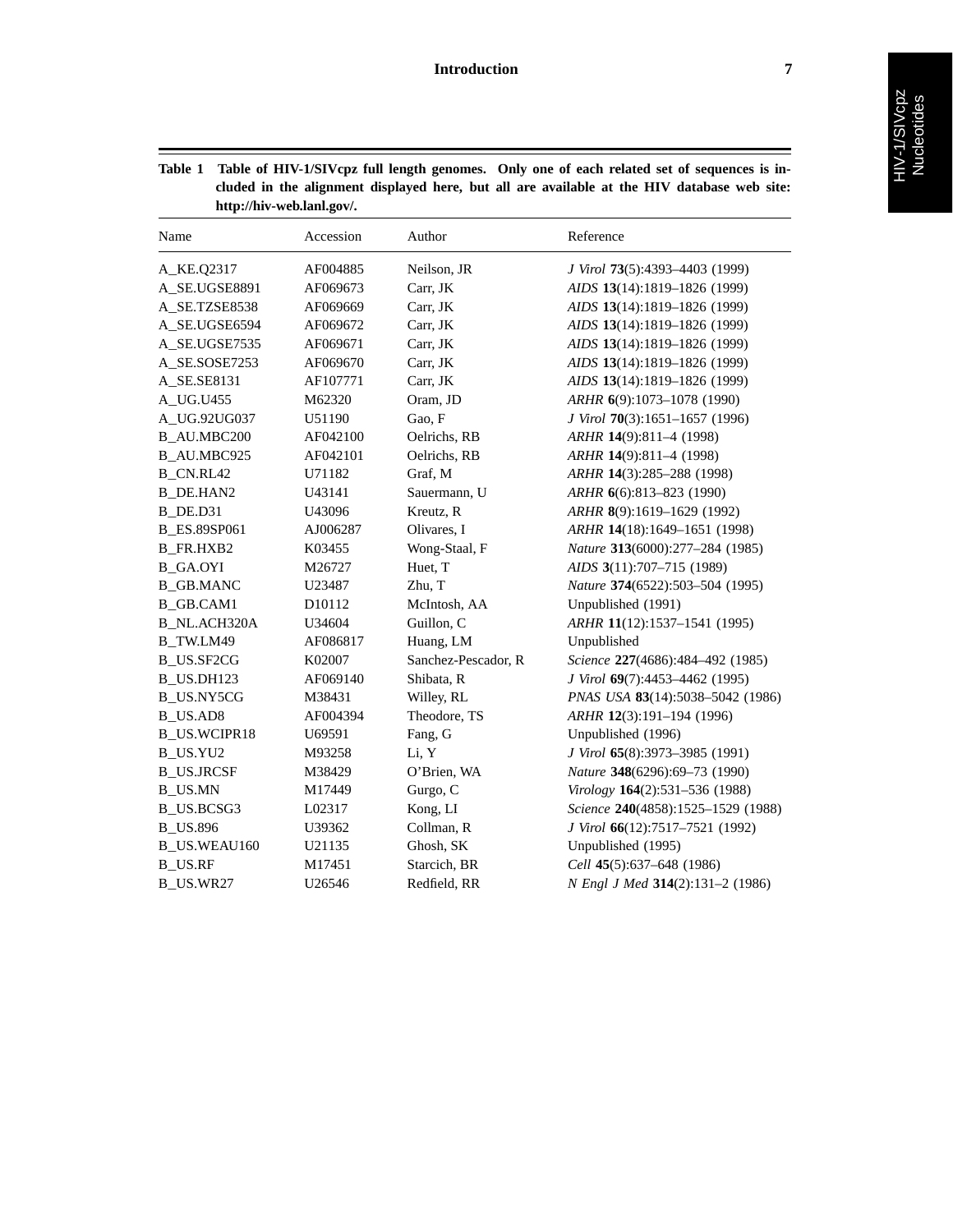## **8 Introduction**

| Name<br>Accession<br>Author<br>Reference<br>C_BR.92BR025<br>U52953<br>Gao, F<br>J Virol 70(3):1651-1667 (1996)<br>C BW.96BW0402<br>AF110962<br>Novitsky, VA<br>J Virol 73(5):4427-32 (1999)<br>C_BW.96BW1104<br>AF110969<br>Novitsky, VA<br>J Virol 73(5):4427-32 (1999)<br>Novitsky, VA<br>J Virol 73(5):4427-32 (1999)<br>C_BW.96BW15C02<br>AF110974<br>AF110967<br>Novitsky, VA<br>J Virol 73(5):4427-32 (1999)<br>C_BW.96BW0502<br>AF110976<br>Novitsky, VA<br>J Virol 73(5):4427-32 (1999)<br>C BW.96BW16B01<br>C_BW.96BW1210<br>AF110972<br>Novitsky, VA<br>J Virol 73(5):4427-32 (1999)<br>C_BW.96BW17B03<br>AF110980<br>Novitsky, VA<br>J Virol 73(5):4427-32 (1999)<br>C_BW.96BW01B03<br>AF110959<br>Novitsky, VA<br>J Virol 73(5):4427-32 (1999)<br>C_ET.ETH2220<br>U46016<br>Alaeus, A<br>ARHR 12(14):1329-1339 (1996)<br>C_IN.301999<br>AF067154<br>Lole, KS<br>J Virol 73(1):152-160 (1999)<br>C_IN.21068<br>AF067155<br>Lole, KS<br>J Virol 73(1):152-160 (1999)<br>C_IN.301905<br>AF067158<br>Lole, KS<br>J Virol 73(1):152-160 (1999)<br>C_IN.301904<br>AF067157<br>Lole, KS<br>J Virol 73(1):152-160 (1999)<br>C_IN.11246<br>AF067159<br>Lole, KS<br>J Virol 73(1):152-160 (1999)<br>U88824<br>Gao, F<br>D_UG.94UG114<br>J Virol 72(7):5680-98 (1998)<br>Spire, B<br>D_CD.NDK<br>M27323<br>Gene 81(2):275-284 (1989)<br>Alizon, M<br>D_CD.ELI<br>K03454<br>Cell 46(1):63-74 (1986)<br>Srinivasan, A<br>D_CD.Z2Z6<br>M22639<br>Gene 52(1):71-82 (1987)<br>Gao, F<br>J Virol 72(7):5680-98 (1998)<br>D_CD.84ZR085<br>U88822<br>F1_BE.VI850<br>AF077336<br>Carr, JK<br>Unpublished<br>Gao, F<br>AF005494<br>J Virol 72(7):5680-98 (1998)<br>F1_BR.93BR020<br>AF075703<br>Laukkanen, T<br>Unpublished<br>F1_FI.FIN9363<br>Triques, K<br>F1_FR.MP411<br>AJ249238<br>ARHR 16(2):139-151 (2000)<br>Triques, K<br>F2_CM.MP255C<br>AJ249236<br>ARHR 16(2):139-151 (2000)<br>Triques, K<br>F2_CM.MP257C<br>AJ249237<br>ARHR 16(2):139-151 (2000)<br>Debyser, Z<br>G_BE.DRCBL<br>AF084936<br>ARHR 14(5):453-459 (1998)<br>Salminen, MO<br>G_FI.HH87932<br>AF061641<br>ARHR 8(9):1733-1742 (1992)<br>U88826<br>Gao, F<br>J Virol 72(7):5680-98 (1998)<br>G_NG.92NG083<br>G_SE.SE6165<br>AF061642<br>Carr, JK<br>Virology 247(1):22-31 (1998)<br>Laukkanen, T<br><b>H_BE.VI991</b><br>AF190127<br>Unpublished<br>Laukkanen, T<br>Unpublished<br>H BE.VI997<br>AF190128<br>Murphy, E<br><b>H_CF.90CF056</b><br>AF005496<br>ARHR 9(10):997-1006 (1993)<br>AF082395<br>Laukkanen, T<br>J SE.SE91733<br>ARHR 15(3):293-297 (1999)<br>ARHR 15(3):293-297 (1999)<br>J_SE.SE92809<br>AF082394<br>Laukkanen, T<br>Triques, K<br>K_CM.MP535C<br>AJ249239<br>ARHR 16(2):139-151 (2000)<br>Triques, K<br>ARHR 16(2):139-151 (2000)<br>K_ZR.EQTB11C<br>AJ249235<br>Gao, F<br>J Virol 70(10):7013-7029 (1996)<br>CRF01_AE_CF.90CF402<br>U51188<br>J Virol 70(10):7013-7029 (1996)<br>CRF01_AE_TH.93TH253<br>U51189<br>Gao, F<br>J Virol 70(9):5935-5943 (1996)<br>CRF01_AE_TH.CM240<br>U54771<br>Carr, JK<br>CRF02_AG_DJ.DJ263<br>AF063223<br>Carr, JK<br>Virology 247(1):22-31 (1998)<br>CRF02 AG DJ.DJ264<br>AF063224<br>Carr, JK<br>Virology $247(1):22-31(1998)$<br>Carr, JK<br>Virology 247(1):22-31 (1998)<br>CRF02 AG NG.IBNG<br>L39106<br>CRF03_AB_RU.KAL153<br>Liitsola, K<br>AIDS 12(14):1907-1919 (1998)<br>AF193276<br>CRF04_cpx_CY.94CY032<br>Gao, F<br>AF049337<br>J Virol 72(12):10234-10241 (1998)<br>CRF04_cpx_GR.97PVMY<br>Nasioulas, G<br>ARHR 15(8):745-758 (1999)<br>AF119819 | Table 1<br>(cont.)  |          |              |                           |  |  |  |
|-------------------------------------------------------------------------------------------------------------------------------------------------------------------------------------------------------------------------------------------------------------------------------------------------------------------------------------------------------------------------------------------------------------------------------------------------------------------------------------------------------------------------------------------------------------------------------------------------------------------------------------------------------------------------------------------------------------------------------------------------------------------------------------------------------------------------------------------------------------------------------------------------------------------------------------------------------------------------------------------------------------------------------------------------------------------------------------------------------------------------------------------------------------------------------------------------------------------------------------------------------------------------------------------------------------------------------------------------------------------------------------------------------------------------------------------------------------------------------------------------------------------------------------------------------------------------------------------------------------------------------------------------------------------------------------------------------------------------------------------------------------------------------------------------------------------------------------------------------------------------------------------------------------------------------------------------------------------------------------------------------------------------------------------------------------------------------------------------------------------------------------------------------------------------------------------------------------------------------------------------------------------------------------------------------------------------------------------------------------------------------------------------------------------------------------------------------------------------------------------------------------------------------------------------------------------------------------------------------------------------------------------------------------------------------------------------------------------------------------------------------------------------------------------------------------------------------------------------------------------------------------------------------------------------------------------------------------------------------------------------------------------------------------------------------------------------------------------------------------------------------------------------------------------------------------------------------------------------------------------------------------------------------------------------------------------------------------------------------------------------------------------------------------------------------------------------------------------------------------------|---------------------|----------|--------------|---------------------------|--|--|--|
|                                                                                                                                                                                                                                                                                                                                                                                                                                                                                                                                                                                                                                                                                                                                                                                                                                                                                                                                                                                                                                                                                                                                                                                                                                                                                                                                                                                                                                                                                                                                                                                                                                                                                                                                                                                                                                                                                                                                                                                                                                                                                                                                                                                                                                                                                                                                                                                                                                                                                                                                                                                                                                                                                                                                                                                                                                                                                                                                                                                                                                                                                                                                                                                                                                                                                                                                                                                                                                                                                           |                     |          |              |                           |  |  |  |
|                                                                                                                                                                                                                                                                                                                                                                                                                                                                                                                                                                                                                                                                                                                                                                                                                                                                                                                                                                                                                                                                                                                                                                                                                                                                                                                                                                                                                                                                                                                                                                                                                                                                                                                                                                                                                                                                                                                                                                                                                                                                                                                                                                                                                                                                                                                                                                                                                                                                                                                                                                                                                                                                                                                                                                                                                                                                                                                                                                                                                                                                                                                                                                                                                                                                                                                                                                                                                                                                                           |                     |          |              |                           |  |  |  |
|                                                                                                                                                                                                                                                                                                                                                                                                                                                                                                                                                                                                                                                                                                                                                                                                                                                                                                                                                                                                                                                                                                                                                                                                                                                                                                                                                                                                                                                                                                                                                                                                                                                                                                                                                                                                                                                                                                                                                                                                                                                                                                                                                                                                                                                                                                                                                                                                                                                                                                                                                                                                                                                                                                                                                                                                                                                                                                                                                                                                                                                                                                                                                                                                                                                                                                                                                                                                                                                                                           |                     |          |              |                           |  |  |  |
|                                                                                                                                                                                                                                                                                                                                                                                                                                                                                                                                                                                                                                                                                                                                                                                                                                                                                                                                                                                                                                                                                                                                                                                                                                                                                                                                                                                                                                                                                                                                                                                                                                                                                                                                                                                                                                                                                                                                                                                                                                                                                                                                                                                                                                                                                                                                                                                                                                                                                                                                                                                                                                                                                                                                                                                                                                                                                                                                                                                                                                                                                                                                                                                                                                                                                                                                                                                                                                                                                           |                     |          |              |                           |  |  |  |
|                                                                                                                                                                                                                                                                                                                                                                                                                                                                                                                                                                                                                                                                                                                                                                                                                                                                                                                                                                                                                                                                                                                                                                                                                                                                                                                                                                                                                                                                                                                                                                                                                                                                                                                                                                                                                                                                                                                                                                                                                                                                                                                                                                                                                                                                                                                                                                                                                                                                                                                                                                                                                                                                                                                                                                                                                                                                                                                                                                                                                                                                                                                                                                                                                                                                                                                                                                                                                                                                                           |                     |          |              |                           |  |  |  |
|                                                                                                                                                                                                                                                                                                                                                                                                                                                                                                                                                                                                                                                                                                                                                                                                                                                                                                                                                                                                                                                                                                                                                                                                                                                                                                                                                                                                                                                                                                                                                                                                                                                                                                                                                                                                                                                                                                                                                                                                                                                                                                                                                                                                                                                                                                                                                                                                                                                                                                                                                                                                                                                                                                                                                                                                                                                                                                                                                                                                                                                                                                                                                                                                                                                                                                                                                                                                                                                                                           |                     |          |              |                           |  |  |  |
|                                                                                                                                                                                                                                                                                                                                                                                                                                                                                                                                                                                                                                                                                                                                                                                                                                                                                                                                                                                                                                                                                                                                                                                                                                                                                                                                                                                                                                                                                                                                                                                                                                                                                                                                                                                                                                                                                                                                                                                                                                                                                                                                                                                                                                                                                                                                                                                                                                                                                                                                                                                                                                                                                                                                                                                                                                                                                                                                                                                                                                                                                                                                                                                                                                                                                                                                                                                                                                                                                           |                     |          |              |                           |  |  |  |
|                                                                                                                                                                                                                                                                                                                                                                                                                                                                                                                                                                                                                                                                                                                                                                                                                                                                                                                                                                                                                                                                                                                                                                                                                                                                                                                                                                                                                                                                                                                                                                                                                                                                                                                                                                                                                                                                                                                                                                                                                                                                                                                                                                                                                                                                                                                                                                                                                                                                                                                                                                                                                                                                                                                                                                                                                                                                                                                                                                                                                                                                                                                                                                                                                                                                                                                                                                                                                                                                                           |                     |          |              |                           |  |  |  |
|                                                                                                                                                                                                                                                                                                                                                                                                                                                                                                                                                                                                                                                                                                                                                                                                                                                                                                                                                                                                                                                                                                                                                                                                                                                                                                                                                                                                                                                                                                                                                                                                                                                                                                                                                                                                                                                                                                                                                                                                                                                                                                                                                                                                                                                                                                                                                                                                                                                                                                                                                                                                                                                                                                                                                                                                                                                                                                                                                                                                                                                                                                                                                                                                                                                                                                                                                                                                                                                                                           |                     |          |              |                           |  |  |  |
|                                                                                                                                                                                                                                                                                                                                                                                                                                                                                                                                                                                                                                                                                                                                                                                                                                                                                                                                                                                                                                                                                                                                                                                                                                                                                                                                                                                                                                                                                                                                                                                                                                                                                                                                                                                                                                                                                                                                                                                                                                                                                                                                                                                                                                                                                                                                                                                                                                                                                                                                                                                                                                                                                                                                                                                                                                                                                                                                                                                                                                                                                                                                                                                                                                                                                                                                                                                                                                                                                           |                     |          |              |                           |  |  |  |
|                                                                                                                                                                                                                                                                                                                                                                                                                                                                                                                                                                                                                                                                                                                                                                                                                                                                                                                                                                                                                                                                                                                                                                                                                                                                                                                                                                                                                                                                                                                                                                                                                                                                                                                                                                                                                                                                                                                                                                                                                                                                                                                                                                                                                                                                                                                                                                                                                                                                                                                                                                                                                                                                                                                                                                                                                                                                                                                                                                                                                                                                                                                                                                                                                                                                                                                                                                                                                                                                                           |                     |          |              |                           |  |  |  |
|                                                                                                                                                                                                                                                                                                                                                                                                                                                                                                                                                                                                                                                                                                                                                                                                                                                                                                                                                                                                                                                                                                                                                                                                                                                                                                                                                                                                                                                                                                                                                                                                                                                                                                                                                                                                                                                                                                                                                                                                                                                                                                                                                                                                                                                                                                                                                                                                                                                                                                                                                                                                                                                                                                                                                                                                                                                                                                                                                                                                                                                                                                                                                                                                                                                                                                                                                                                                                                                                                           |                     |          |              |                           |  |  |  |
|                                                                                                                                                                                                                                                                                                                                                                                                                                                                                                                                                                                                                                                                                                                                                                                                                                                                                                                                                                                                                                                                                                                                                                                                                                                                                                                                                                                                                                                                                                                                                                                                                                                                                                                                                                                                                                                                                                                                                                                                                                                                                                                                                                                                                                                                                                                                                                                                                                                                                                                                                                                                                                                                                                                                                                                                                                                                                                                                                                                                                                                                                                                                                                                                                                                                                                                                                                                                                                                                                           |                     |          |              |                           |  |  |  |
|                                                                                                                                                                                                                                                                                                                                                                                                                                                                                                                                                                                                                                                                                                                                                                                                                                                                                                                                                                                                                                                                                                                                                                                                                                                                                                                                                                                                                                                                                                                                                                                                                                                                                                                                                                                                                                                                                                                                                                                                                                                                                                                                                                                                                                                                                                                                                                                                                                                                                                                                                                                                                                                                                                                                                                                                                                                                                                                                                                                                                                                                                                                                                                                                                                                                                                                                                                                                                                                                                           |                     |          |              |                           |  |  |  |
|                                                                                                                                                                                                                                                                                                                                                                                                                                                                                                                                                                                                                                                                                                                                                                                                                                                                                                                                                                                                                                                                                                                                                                                                                                                                                                                                                                                                                                                                                                                                                                                                                                                                                                                                                                                                                                                                                                                                                                                                                                                                                                                                                                                                                                                                                                                                                                                                                                                                                                                                                                                                                                                                                                                                                                                                                                                                                                                                                                                                                                                                                                                                                                                                                                                                                                                                                                                                                                                                                           |                     |          |              |                           |  |  |  |
|                                                                                                                                                                                                                                                                                                                                                                                                                                                                                                                                                                                                                                                                                                                                                                                                                                                                                                                                                                                                                                                                                                                                                                                                                                                                                                                                                                                                                                                                                                                                                                                                                                                                                                                                                                                                                                                                                                                                                                                                                                                                                                                                                                                                                                                                                                                                                                                                                                                                                                                                                                                                                                                                                                                                                                                                                                                                                                                                                                                                                                                                                                                                                                                                                                                                                                                                                                                                                                                                                           |                     |          |              |                           |  |  |  |
|                                                                                                                                                                                                                                                                                                                                                                                                                                                                                                                                                                                                                                                                                                                                                                                                                                                                                                                                                                                                                                                                                                                                                                                                                                                                                                                                                                                                                                                                                                                                                                                                                                                                                                                                                                                                                                                                                                                                                                                                                                                                                                                                                                                                                                                                                                                                                                                                                                                                                                                                                                                                                                                                                                                                                                                                                                                                                                                                                                                                                                                                                                                                                                                                                                                                                                                                                                                                                                                                                           |                     |          |              |                           |  |  |  |
|                                                                                                                                                                                                                                                                                                                                                                                                                                                                                                                                                                                                                                                                                                                                                                                                                                                                                                                                                                                                                                                                                                                                                                                                                                                                                                                                                                                                                                                                                                                                                                                                                                                                                                                                                                                                                                                                                                                                                                                                                                                                                                                                                                                                                                                                                                                                                                                                                                                                                                                                                                                                                                                                                                                                                                                                                                                                                                                                                                                                                                                                                                                                                                                                                                                                                                                                                                                                                                                                                           |                     |          |              |                           |  |  |  |
|                                                                                                                                                                                                                                                                                                                                                                                                                                                                                                                                                                                                                                                                                                                                                                                                                                                                                                                                                                                                                                                                                                                                                                                                                                                                                                                                                                                                                                                                                                                                                                                                                                                                                                                                                                                                                                                                                                                                                                                                                                                                                                                                                                                                                                                                                                                                                                                                                                                                                                                                                                                                                                                                                                                                                                                                                                                                                                                                                                                                                                                                                                                                                                                                                                                                                                                                                                                                                                                                                           |                     |          |              |                           |  |  |  |
|                                                                                                                                                                                                                                                                                                                                                                                                                                                                                                                                                                                                                                                                                                                                                                                                                                                                                                                                                                                                                                                                                                                                                                                                                                                                                                                                                                                                                                                                                                                                                                                                                                                                                                                                                                                                                                                                                                                                                                                                                                                                                                                                                                                                                                                                                                                                                                                                                                                                                                                                                                                                                                                                                                                                                                                                                                                                                                                                                                                                                                                                                                                                                                                                                                                                                                                                                                                                                                                                                           |                     |          |              |                           |  |  |  |
|                                                                                                                                                                                                                                                                                                                                                                                                                                                                                                                                                                                                                                                                                                                                                                                                                                                                                                                                                                                                                                                                                                                                                                                                                                                                                                                                                                                                                                                                                                                                                                                                                                                                                                                                                                                                                                                                                                                                                                                                                                                                                                                                                                                                                                                                                                                                                                                                                                                                                                                                                                                                                                                                                                                                                                                                                                                                                                                                                                                                                                                                                                                                                                                                                                                                                                                                                                                                                                                                                           |                     |          |              |                           |  |  |  |
|                                                                                                                                                                                                                                                                                                                                                                                                                                                                                                                                                                                                                                                                                                                                                                                                                                                                                                                                                                                                                                                                                                                                                                                                                                                                                                                                                                                                                                                                                                                                                                                                                                                                                                                                                                                                                                                                                                                                                                                                                                                                                                                                                                                                                                                                                                                                                                                                                                                                                                                                                                                                                                                                                                                                                                                                                                                                                                                                                                                                                                                                                                                                                                                                                                                                                                                                                                                                                                                                                           |                     |          |              |                           |  |  |  |
|                                                                                                                                                                                                                                                                                                                                                                                                                                                                                                                                                                                                                                                                                                                                                                                                                                                                                                                                                                                                                                                                                                                                                                                                                                                                                                                                                                                                                                                                                                                                                                                                                                                                                                                                                                                                                                                                                                                                                                                                                                                                                                                                                                                                                                                                                                                                                                                                                                                                                                                                                                                                                                                                                                                                                                                                                                                                                                                                                                                                                                                                                                                                                                                                                                                                                                                                                                                                                                                                                           |                     |          |              |                           |  |  |  |
|                                                                                                                                                                                                                                                                                                                                                                                                                                                                                                                                                                                                                                                                                                                                                                                                                                                                                                                                                                                                                                                                                                                                                                                                                                                                                                                                                                                                                                                                                                                                                                                                                                                                                                                                                                                                                                                                                                                                                                                                                                                                                                                                                                                                                                                                                                                                                                                                                                                                                                                                                                                                                                                                                                                                                                                                                                                                                                                                                                                                                                                                                                                                                                                                                                                                                                                                                                                                                                                                                           |                     |          |              |                           |  |  |  |
|                                                                                                                                                                                                                                                                                                                                                                                                                                                                                                                                                                                                                                                                                                                                                                                                                                                                                                                                                                                                                                                                                                                                                                                                                                                                                                                                                                                                                                                                                                                                                                                                                                                                                                                                                                                                                                                                                                                                                                                                                                                                                                                                                                                                                                                                                                                                                                                                                                                                                                                                                                                                                                                                                                                                                                                                                                                                                                                                                                                                                                                                                                                                                                                                                                                                                                                                                                                                                                                                                           |                     |          |              |                           |  |  |  |
|                                                                                                                                                                                                                                                                                                                                                                                                                                                                                                                                                                                                                                                                                                                                                                                                                                                                                                                                                                                                                                                                                                                                                                                                                                                                                                                                                                                                                                                                                                                                                                                                                                                                                                                                                                                                                                                                                                                                                                                                                                                                                                                                                                                                                                                                                                                                                                                                                                                                                                                                                                                                                                                                                                                                                                                                                                                                                                                                                                                                                                                                                                                                                                                                                                                                                                                                                                                                                                                                                           |                     |          |              |                           |  |  |  |
|                                                                                                                                                                                                                                                                                                                                                                                                                                                                                                                                                                                                                                                                                                                                                                                                                                                                                                                                                                                                                                                                                                                                                                                                                                                                                                                                                                                                                                                                                                                                                                                                                                                                                                                                                                                                                                                                                                                                                                                                                                                                                                                                                                                                                                                                                                                                                                                                                                                                                                                                                                                                                                                                                                                                                                                                                                                                                                                                                                                                                                                                                                                                                                                                                                                                                                                                                                                                                                                                                           |                     |          |              |                           |  |  |  |
|                                                                                                                                                                                                                                                                                                                                                                                                                                                                                                                                                                                                                                                                                                                                                                                                                                                                                                                                                                                                                                                                                                                                                                                                                                                                                                                                                                                                                                                                                                                                                                                                                                                                                                                                                                                                                                                                                                                                                                                                                                                                                                                                                                                                                                                                                                                                                                                                                                                                                                                                                                                                                                                                                                                                                                                                                                                                                                                                                                                                                                                                                                                                                                                                                                                                                                                                                                                                                                                                                           |                     |          |              |                           |  |  |  |
|                                                                                                                                                                                                                                                                                                                                                                                                                                                                                                                                                                                                                                                                                                                                                                                                                                                                                                                                                                                                                                                                                                                                                                                                                                                                                                                                                                                                                                                                                                                                                                                                                                                                                                                                                                                                                                                                                                                                                                                                                                                                                                                                                                                                                                                                                                                                                                                                                                                                                                                                                                                                                                                                                                                                                                                                                                                                                                                                                                                                                                                                                                                                                                                                                                                                                                                                                                                                                                                                                           |                     |          |              |                           |  |  |  |
|                                                                                                                                                                                                                                                                                                                                                                                                                                                                                                                                                                                                                                                                                                                                                                                                                                                                                                                                                                                                                                                                                                                                                                                                                                                                                                                                                                                                                                                                                                                                                                                                                                                                                                                                                                                                                                                                                                                                                                                                                                                                                                                                                                                                                                                                                                                                                                                                                                                                                                                                                                                                                                                                                                                                                                                                                                                                                                                                                                                                                                                                                                                                                                                                                                                                                                                                                                                                                                                                                           |                     |          |              |                           |  |  |  |
|                                                                                                                                                                                                                                                                                                                                                                                                                                                                                                                                                                                                                                                                                                                                                                                                                                                                                                                                                                                                                                                                                                                                                                                                                                                                                                                                                                                                                                                                                                                                                                                                                                                                                                                                                                                                                                                                                                                                                                                                                                                                                                                                                                                                                                                                                                                                                                                                                                                                                                                                                                                                                                                                                                                                                                                                                                                                                                                                                                                                                                                                                                                                                                                                                                                                                                                                                                                                                                                                                           |                     |          |              |                           |  |  |  |
|                                                                                                                                                                                                                                                                                                                                                                                                                                                                                                                                                                                                                                                                                                                                                                                                                                                                                                                                                                                                                                                                                                                                                                                                                                                                                                                                                                                                                                                                                                                                                                                                                                                                                                                                                                                                                                                                                                                                                                                                                                                                                                                                                                                                                                                                                                                                                                                                                                                                                                                                                                                                                                                                                                                                                                                                                                                                                                                                                                                                                                                                                                                                                                                                                                                                                                                                                                                                                                                                                           |                     |          |              |                           |  |  |  |
|                                                                                                                                                                                                                                                                                                                                                                                                                                                                                                                                                                                                                                                                                                                                                                                                                                                                                                                                                                                                                                                                                                                                                                                                                                                                                                                                                                                                                                                                                                                                                                                                                                                                                                                                                                                                                                                                                                                                                                                                                                                                                                                                                                                                                                                                                                                                                                                                                                                                                                                                                                                                                                                                                                                                                                                                                                                                                                                                                                                                                                                                                                                                                                                                                                                                                                                                                                                                                                                                                           |                     |          |              |                           |  |  |  |
|                                                                                                                                                                                                                                                                                                                                                                                                                                                                                                                                                                                                                                                                                                                                                                                                                                                                                                                                                                                                                                                                                                                                                                                                                                                                                                                                                                                                                                                                                                                                                                                                                                                                                                                                                                                                                                                                                                                                                                                                                                                                                                                                                                                                                                                                                                                                                                                                                                                                                                                                                                                                                                                                                                                                                                                                                                                                                                                                                                                                                                                                                                                                                                                                                                                                                                                                                                                                                                                                                           |                     |          |              |                           |  |  |  |
|                                                                                                                                                                                                                                                                                                                                                                                                                                                                                                                                                                                                                                                                                                                                                                                                                                                                                                                                                                                                                                                                                                                                                                                                                                                                                                                                                                                                                                                                                                                                                                                                                                                                                                                                                                                                                                                                                                                                                                                                                                                                                                                                                                                                                                                                                                                                                                                                                                                                                                                                                                                                                                                                                                                                                                                                                                                                                                                                                                                                                                                                                                                                                                                                                                                                                                                                                                                                                                                                                           |                     |          |              |                           |  |  |  |
|                                                                                                                                                                                                                                                                                                                                                                                                                                                                                                                                                                                                                                                                                                                                                                                                                                                                                                                                                                                                                                                                                                                                                                                                                                                                                                                                                                                                                                                                                                                                                                                                                                                                                                                                                                                                                                                                                                                                                                                                                                                                                                                                                                                                                                                                                                                                                                                                                                                                                                                                                                                                                                                                                                                                                                                                                                                                                                                                                                                                                                                                                                                                                                                                                                                                                                                                                                                                                                                                                           |                     |          |              |                           |  |  |  |
|                                                                                                                                                                                                                                                                                                                                                                                                                                                                                                                                                                                                                                                                                                                                                                                                                                                                                                                                                                                                                                                                                                                                                                                                                                                                                                                                                                                                                                                                                                                                                                                                                                                                                                                                                                                                                                                                                                                                                                                                                                                                                                                                                                                                                                                                                                                                                                                                                                                                                                                                                                                                                                                                                                                                                                                                                                                                                                                                                                                                                                                                                                                                                                                                                                                                                                                                                                                                                                                                                           |                     |          |              |                           |  |  |  |
|                                                                                                                                                                                                                                                                                                                                                                                                                                                                                                                                                                                                                                                                                                                                                                                                                                                                                                                                                                                                                                                                                                                                                                                                                                                                                                                                                                                                                                                                                                                                                                                                                                                                                                                                                                                                                                                                                                                                                                                                                                                                                                                                                                                                                                                                                                                                                                                                                                                                                                                                                                                                                                                                                                                                                                                                                                                                                                                                                                                                                                                                                                                                                                                                                                                                                                                                                                                                                                                                                           |                     |          |              |                           |  |  |  |
|                                                                                                                                                                                                                                                                                                                                                                                                                                                                                                                                                                                                                                                                                                                                                                                                                                                                                                                                                                                                                                                                                                                                                                                                                                                                                                                                                                                                                                                                                                                                                                                                                                                                                                                                                                                                                                                                                                                                                                                                                                                                                                                                                                                                                                                                                                                                                                                                                                                                                                                                                                                                                                                                                                                                                                                                                                                                                                                                                                                                                                                                                                                                                                                                                                                                                                                                                                                                                                                                                           |                     |          |              |                           |  |  |  |
|                                                                                                                                                                                                                                                                                                                                                                                                                                                                                                                                                                                                                                                                                                                                                                                                                                                                                                                                                                                                                                                                                                                                                                                                                                                                                                                                                                                                                                                                                                                                                                                                                                                                                                                                                                                                                                                                                                                                                                                                                                                                                                                                                                                                                                                                                                                                                                                                                                                                                                                                                                                                                                                                                                                                                                                                                                                                                                                                                                                                                                                                                                                                                                                                                                                                                                                                                                                                                                                                                           |                     |          |              |                           |  |  |  |
|                                                                                                                                                                                                                                                                                                                                                                                                                                                                                                                                                                                                                                                                                                                                                                                                                                                                                                                                                                                                                                                                                                                                                                                                                                                                                                                                                                                                                                                                                                                                                                                                                                                                                                                                                                                                                                                                                                                                                                                                                                                                                                                                                                                                                                                                                                                                                                                                                                                                                                                                                                                                                                                                                                                                                                                                                                                                                                                                                                                                                                                                                                                                                                                                                                                                                                                                                                                                                                                                                           |                     |          |              |                           |  |  |  |
|                                                                                                                                                                                                                                                                                                                                                                                                                                                                                                                                                                                                                                                                                                                                                                                                                                                                                                                                                                                                                                                                                                                                                                                                                                                                                                                                                                                                                                                                                                                                                                                                                                                                                                                                                                                                                                                                                                                                                                                                                                                                                                                                                                                                                                                                                                                                                                                                                                                                                                                                                                                                                                                                                                                                                                                                                                                                                                                                                                                                                                                                                                                                                                                                                                                                                                                                                                                                                                                                                           |                     |          |              |                           |  |  |  |
|                                                                                                                                                                                                                                                                                                                                                                                                                                                                                                                                                                                                                                                                                                                                                                                                                                                                                                                                                                                                                                                                                                                                                                                                                                                                                                                                                                                                                                                                                                                                                                                                                                                                                                                                                                                                                                                                                                                                                                                                                                                                                                                                                                                                                                                                                                                                                                                                                                                                                                                                                                                                                                                                                                                                                                                                                                                                                                                                                                                                                                                                                                                                                                                                                                                                                                                                                                                                                                                                                           |                     |          |              |                           |  |  |  |
|                                                                                                                                                                                                                                                                                                                                                                                                                                                                                                                                                                                                                                                                                                                                                                                                                                                                                                                                                                                                                                                                                                                                                                                                                                                                                                                                                                                                                                                                                                                                                                                                                                                                                                                                                                                                                                                                                                                                                                                                                                                                                                                                                                                                                                                                                                                                                                                                                                                                                                                                                                                                                                                                                                                                                                                                                                                                                                                                                                                                                                                                                                                                                                                                                                                                                                                                                                                                                                                                                           |                     |          |              |                           |  |  |  |
|                                                                                                                                                                                                                                                                                                                                                                                                                                                                                                                                                                                                                                                                                                                                                                                                                                                                                                                                                                                                                                                                                                                                                                                                                                                                                                                                                                                                                                                                                                                                                                                                                                                                                                                                                                                                                                                                                                                                                                                                                                                                                                                                                                                                                                                                                                                                                                                                                                                                                                                                                                                                                                                                                                                                                                                                                                                                                                                                                                                                                                                                                                                                                                                                                                                                                                                                                                                                                                                                                           |                     |          |              |                           |  |  |  |
|                                                                                                                                                                                                                                                                                                                                                                                                                                                                                                                                                                                                                                                                                                                                                                                                                                                                                                                                                                                                                                                                                                                                                                                                                                                                                                                                                                                                                                                                                                                                                                                                                                                                                                                                                                                                                                                                                                                                                                                                                                                                                                                                                                                                                                                                                                                                                                                                                                                                                                                                                                                                                                                                                                                                                                                                                                                                                                                                                                                                                                                                                                                                                                                                                                                                                                                                                                                                                                                                                           |                     |          |              |                           |  |  |  |
|                                                                                                                                                                                                                                                                                                                                                                                                                                                                                                                                                                                                                                                                                                                                                                                                                                                                                                                                                                                                                                                                                                                                                                                                                                                                                                                                                                                                                                                                                                                                                                                                                                                                                                                                                                                                                                                                                                                                                                                                                                                                                                                                                                                                                                                                                                                                                                                                                                                                                                                                                                                                                                                                                                                                                                                                                                                                                                                                                                                                                                                                                                                                                                                                                                                                                                                                                                                                                                                                                           |                     |          |              |                           |  |  |  |
|                                                                                                                                                                                                                                                                                                                                                                                                                                                                                                                                                                                                                                                                                                                                                                                                                                                                                                                                                                                                                                                                                                                                                                                                                                                                                                                                                                                                                                                                                                                                                                                                                                                                                                                                                                                                                                                                                                                                                                                                                                                                                                                                                                                                                                                                                                                                                                                                                                                                                                                                                                                                                                                                                                                                                                                                                                                                                                                                                                                                                                                                                                                                                                                                                                                                                                                                                                                                                                                                                           | CRF04_cpx_GR.97PVCH | AF119820 | Nasioulas, G | ARHR 15(8):745-758 (1999) |  |  |  |

HIV-1/SIVcpz Nucleotides

HIV-1/SIVcpz<br>Nucleotides